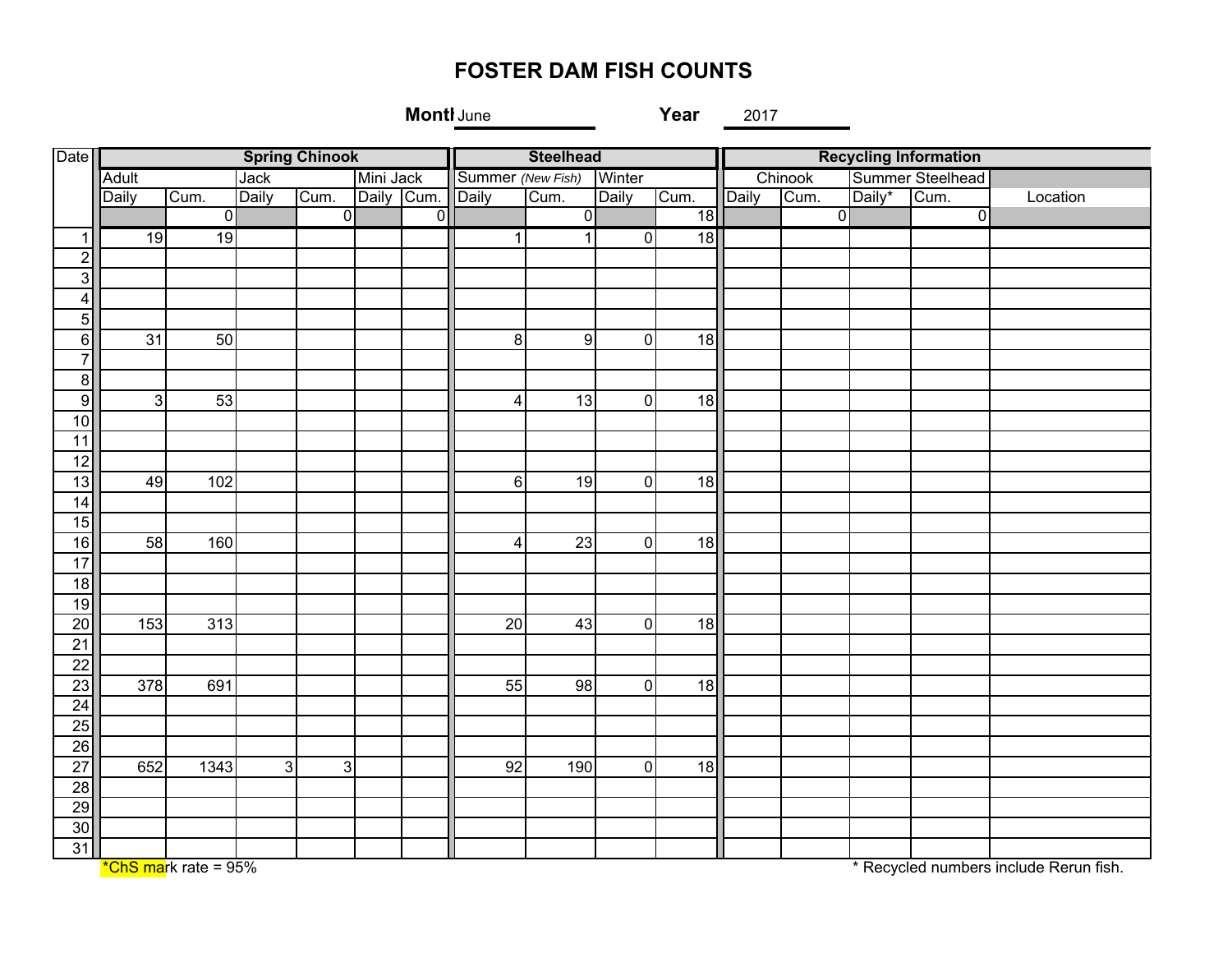**\*We will try to predict future recycling dates and locations to the best of ou unexpected circumstances.**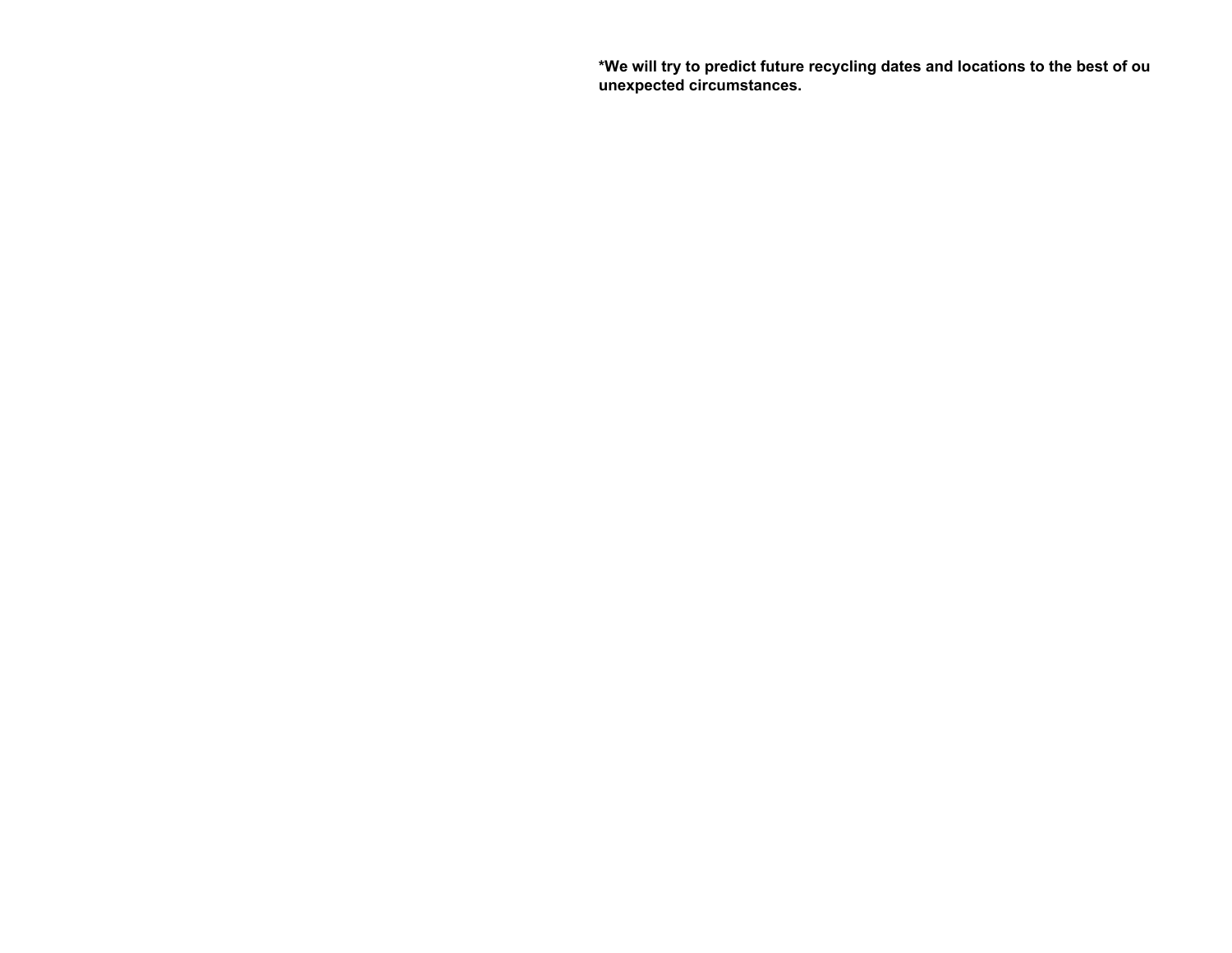|                          |                | <b>Outplanting Information</b> |             |                  |                |
|--------------------------|----------------|--------------------------------|-------------|------------------|----------------|
|                          | Chinook        |                                |             | Winter Steelhead |                |
| *Next Recycling          | <b>Daily</b>   | Cum.                           | Daily*      | Cum.             | Location       |
| <b>Date and Location</b> |                | $\overline{0}$                 |             | $\overline{18}$  |                |
|                          | $\overline{2}$ | $\overline{2}$                 | $\mathbf 0$ |                  | 18 River Bend  |
|                          |                |                                |             |                  |                |
|                          |                |                                |             |                  |                |
|                          |                |                                |             |                  |                |
|                          |                |                                |             |                  |                |
|                          | 0              | $\overline{2}$                 | $\mathbf 0$ |                  | 18 River Bend  |
|                          |                |                                |             |                  |                |
|                          |                |                                |             |                  |                |
|                          | $\mathbf 0$    | $\overline{2}$                 | 0           |                  | 18 River Bend  |
|                          |                |                                |             |                  |                |
|                          |                |                                |             |                  |                |
|                          |                |                                |             |                  |                |
|                          | $\overline{2}$ | 4                              | 0           |                  | 18 River Bend  |
|                          |                |                                |             |                  |                |
|                          |                |                                |             |                  |                |
|                          | $\overline{2}$ | 6                              | $\mathbf 0$ |                  | 18 River Bend  |
|                          |                |                                |             |                  |                |
|                          |                |                                |             |                  |                |
|                          |                |                                |             |                  |                |
|                          | 3              | 9                              | 0           |                  | 18 River Bend  |
|                          |                |                                |             |                  |                |
|                          | 21             | 30                             | $\mathbf 0$ |                  | 18 Gordon Road |
|                          |                |                                |             |                  |                |
|                          |                |                                |             |                  |                |
|                          |                |                                |             |                  |                |
|                          | 4              | 34                             | $\mathbf 0$ |                  | 18 Caulkins    |
|                          |                |                                |             |                  |                |
|                          |                |                                |             |                  |                |
|                          |                |                                |             |                  |                |
|                          |                |                                |             |                  |                |